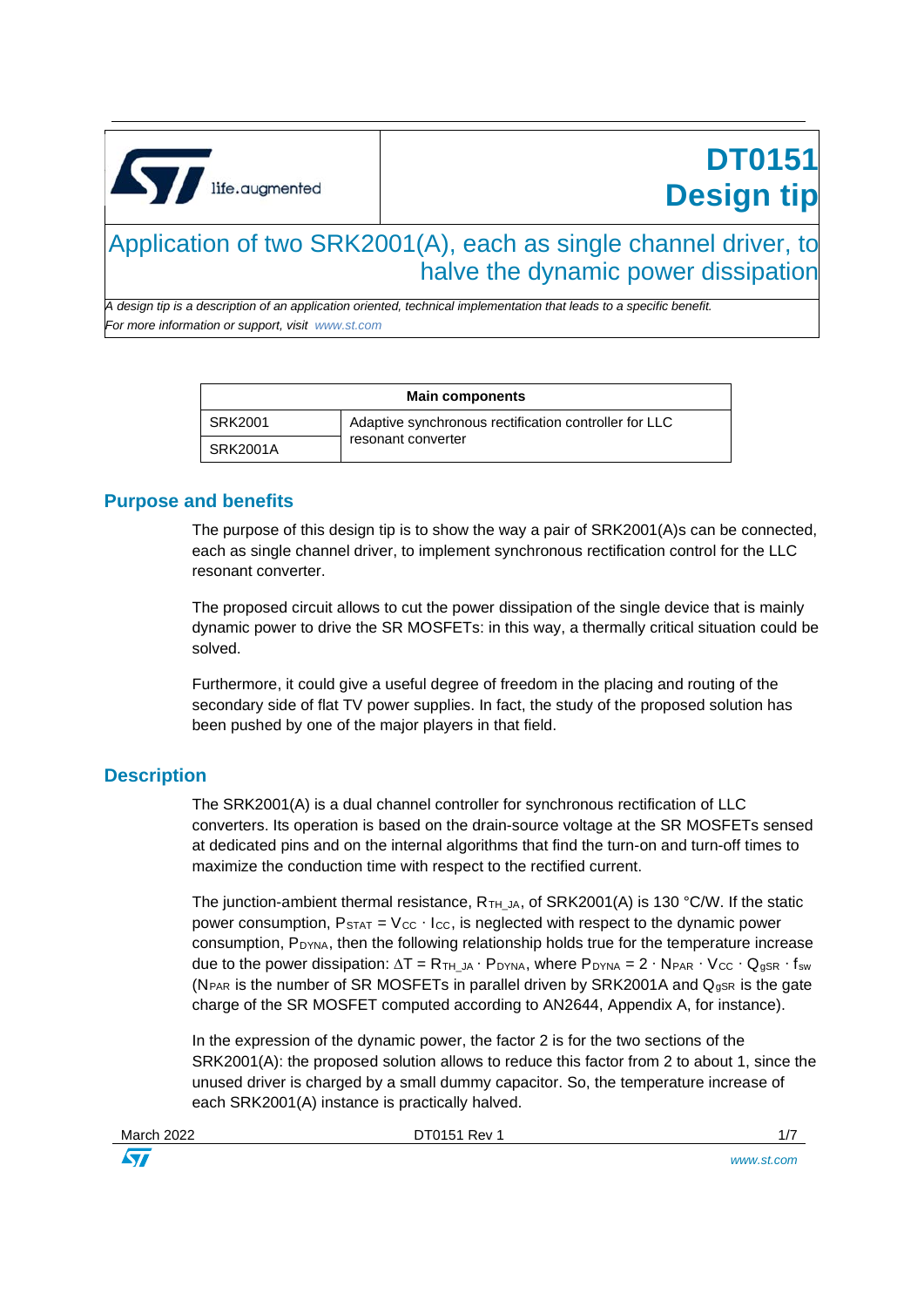The schematic of the proposed solution is given hereinafter, in Figure 1, in two equivalent versions. In practice, alternate sections of the two instances of the controller are used. The section that is not used is charged with a dummy capacitor and connected to the corresponding DVS signal. In this way, the two instances can work properly, despite the fact that one section only of each is driving an SR MOSFET.



*Figure 1. Circuit diagram: with common series resistor on DVS pins (top), with separated series resistors on DVS pins (bottom).*

The first validation step of the proposed solution has been done on a static test board where the signals to the DVS pins are from an arbitrary waveform generator. In this way, correct behavior of the proposed solution in a safe environment has been demonstrated.

Then, the proposed solution and the traditional solution have been compared on the very same application board: the 400 W / 12 V adapter with L4984 and L6699 at the PFC and the LLC stages, respectively. Some results of this second validation step are reported hereinafter for reference.

March 2022 **[DT0151](#page-0-0) Rev 1** 2/7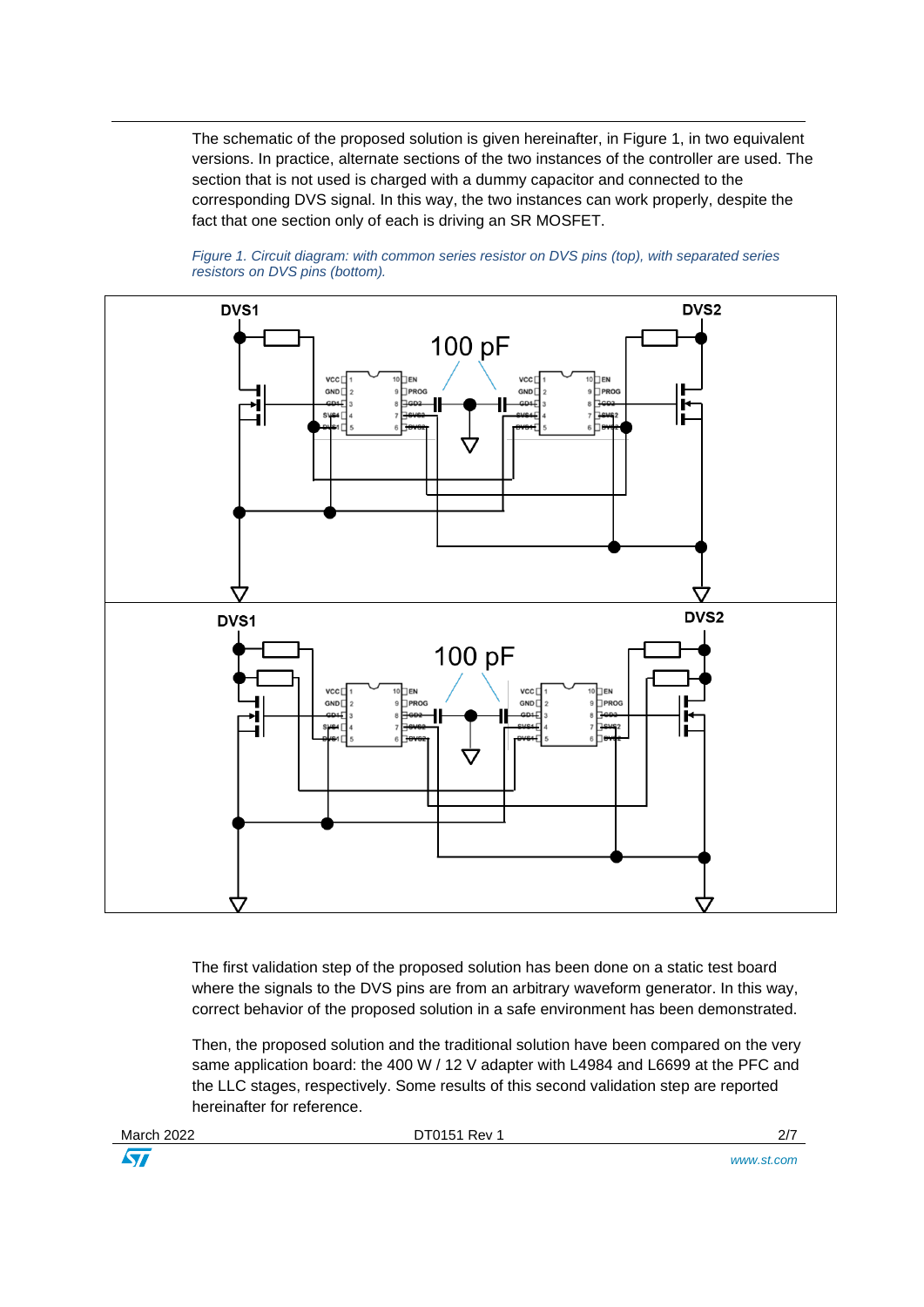

*Figure 2. 230 Vac / 33 A (Full Load), Original SR board (top) and Proposed SR board (bottom).*

The two solutions do behave almost in the same way: the proposed solution shows larger jitter at turn-off, but no jitter at turn-on. The measured efficiency is practically the same. In the following figure, a typical switching cycle on the proposed solution is shown, with the oscilloscope in normal acquisition mode (no persistence).

*Figure 3. 230 Vac / 33 A (Full Load), Proposed SR board (bottom), Full switching cycle.*



| March 2022 | . T0151 Rev | ו וכ |
|------------|-------------|------|
| <b>AVA</b> |             |      |

*www.st.com*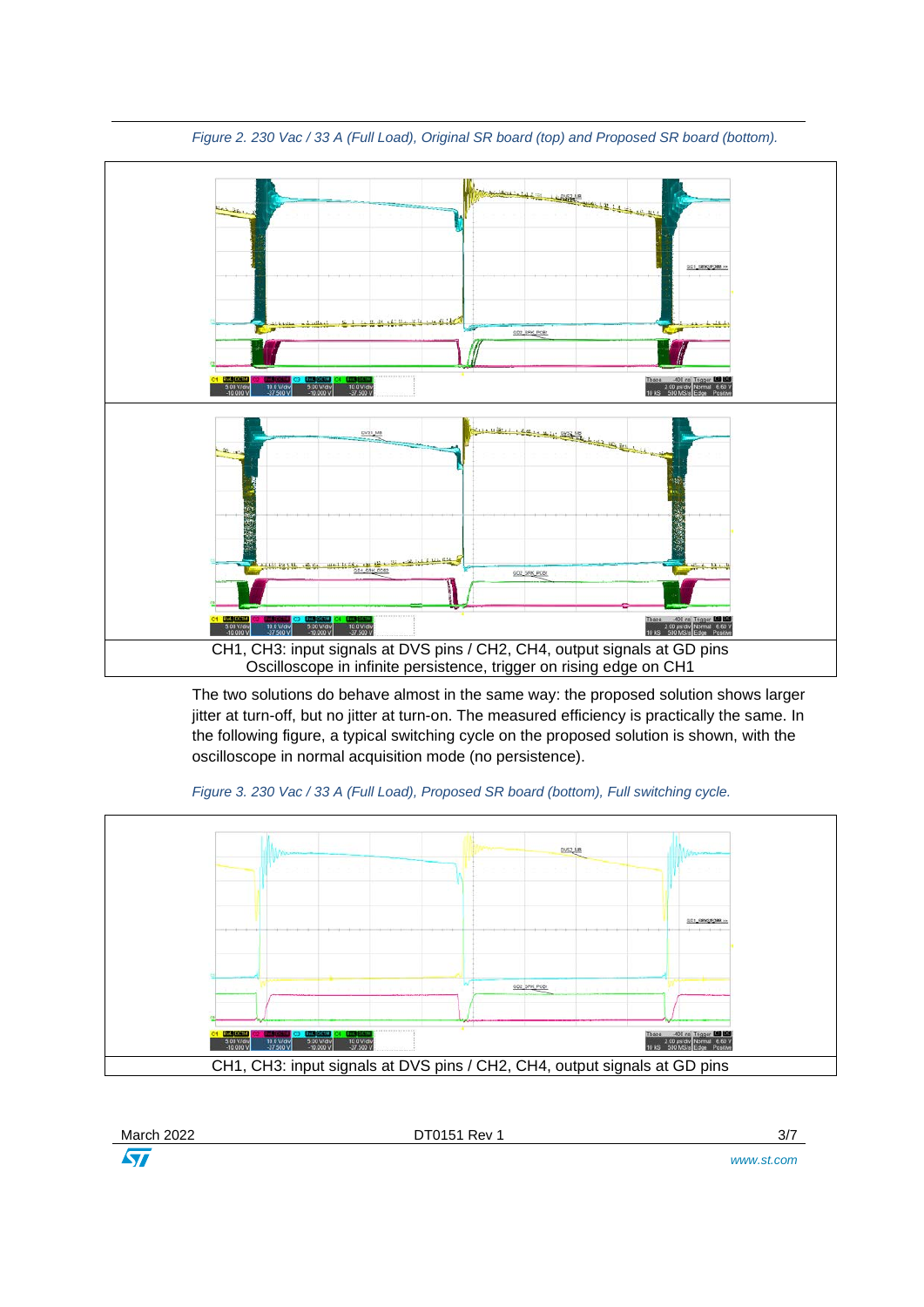About the half load, in detail between about 10 A and 17 A, on one side, the proposed solution seems to suffer from delayed turn-on, on section 1: GD1 pulses are generated with a delay of about 1.5 us with respect to a DVS1 pulse of about 6 us. Conversely, it does not generate the narrow GD pulses that can be observed on the traditional solution (random earlier turn-off). The difference has not been investigated but could be related to the actual implementation of the proposed solution that has not been optimized and/or to the actual rectified current that is flowing in the SR MOSFETs. The described behavior is shown in the following figure.



*Figure 4. 230 Vac / 15 A, Original SR board (top) and Proposed SR board (bottom).*

At around 5 A, in the proposed solution, both sections seem to suffer from delayed turn-on, but with respect to the traditional solution, the behavior is steady-state: narrower jitter at turn-on and turn-off and no narrow pulses observed. However, overall, the average width of the GD pulses generated by the traditional solution is larger than the proposed solution, so the efficiency of the former is slightly better than the latter. The following figure clarifies the given description.

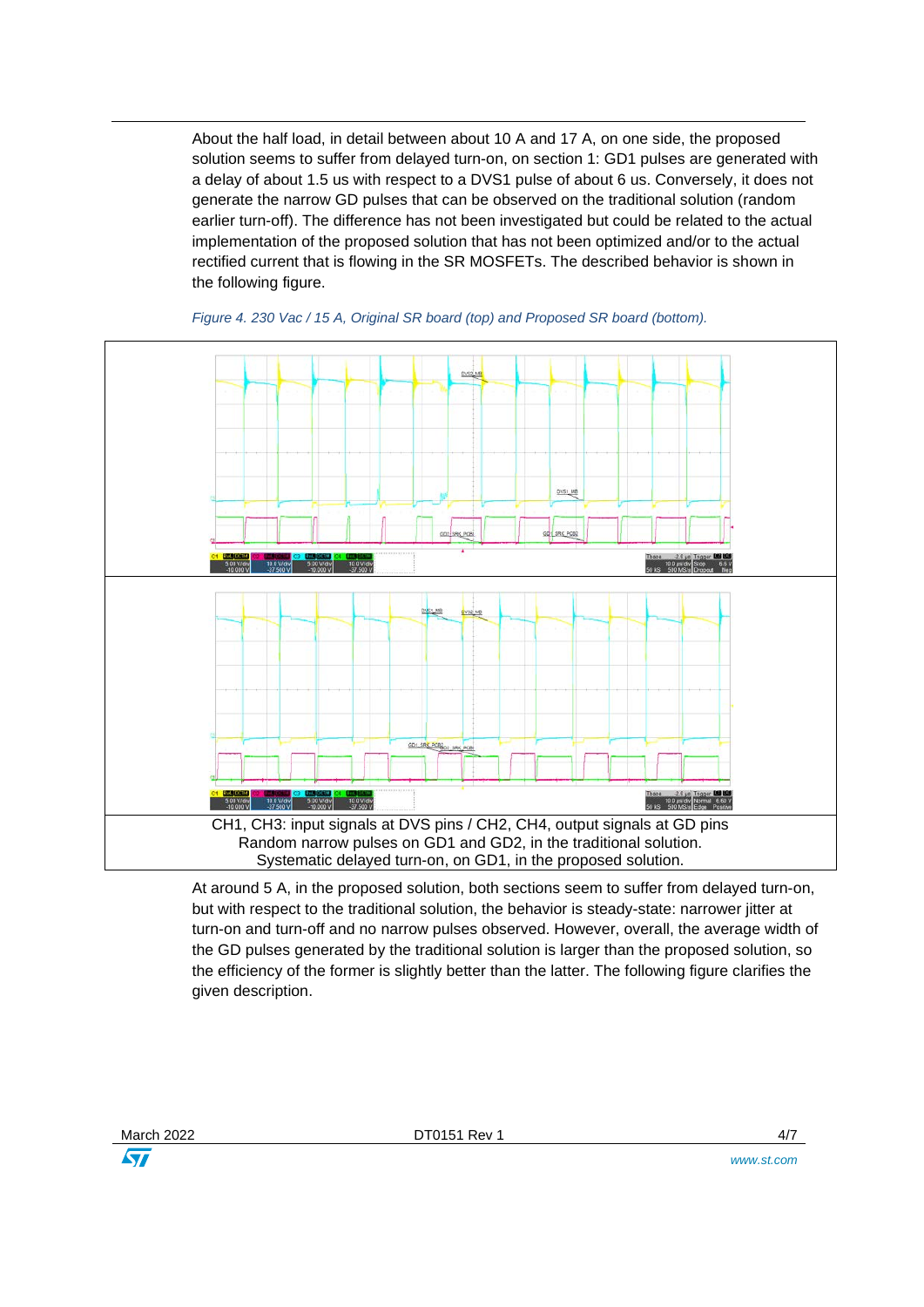

*Figure 5. 230 Vac / 4.5 A, Original SR board (top) and Proposed SR board (bottom).*

The validation of the proposed solution also included the analysis of its behavior at some dynamic conditions like load transients and output short-circuits: in the considered cases, the behavior is aligned with one of the traditional solutions. Eventually, a comparison at efficiency level has been carried out on both solutions, using the very same motherboard. As expected from previously reported results, the proposed solution has a slightly worse efficiency than the traditional solution from about 50% load to 10% load. The efficiency diagram is shown in the following figure.





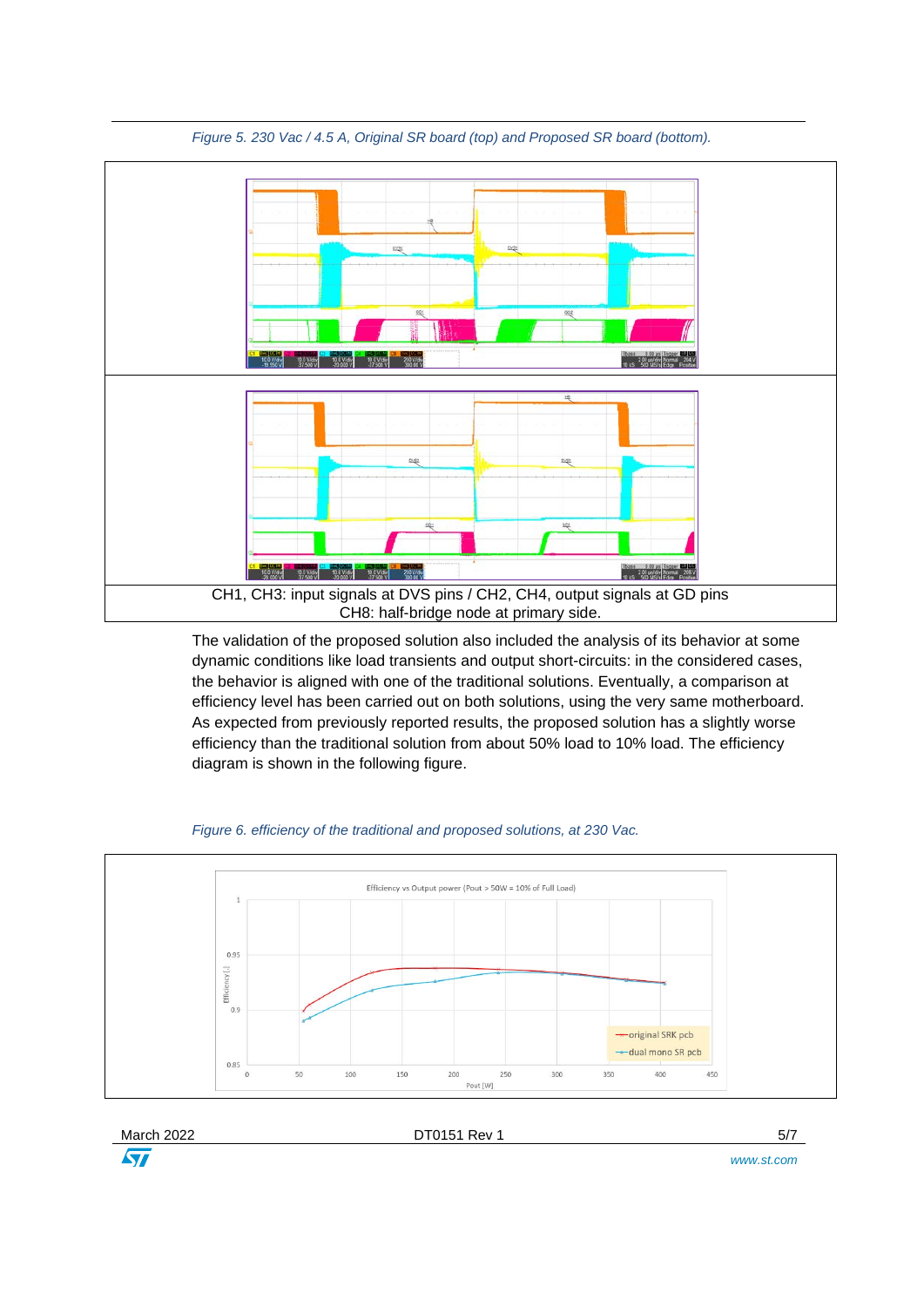## **Support material**

| Related design support material                                                                                                              |  |  |  |
|----------------------------------------------------------------------------------------------------------------------------------------------|--|--|--|
| STEVAL-ISA165V1: a pair of STEVAL-ISA165V1 samples have been used to demonstrate the<br>solution and can be used to build a custom prototype |  |  |  |
| <b>Documentation</b>                                                                                                                         |  |  |  |
| Datasheet SRK2001(A), Adaptive synchronous rectification controller for LLC resonant                                                         |  |  |  |
| converter                                                                                                                                    |  |  |  |
|                                                                                                                                              |  |  |  |

# **Revision history**

| <b>Date</b> | Version | <b>Changes</b>   |
|-------------|---------|------------------|
| 01-Mar-2022 |         | Initial release. |

March 2022 **[DT0151](#page-0-0) Rev 1 DT0151 Rev 1 6/7**